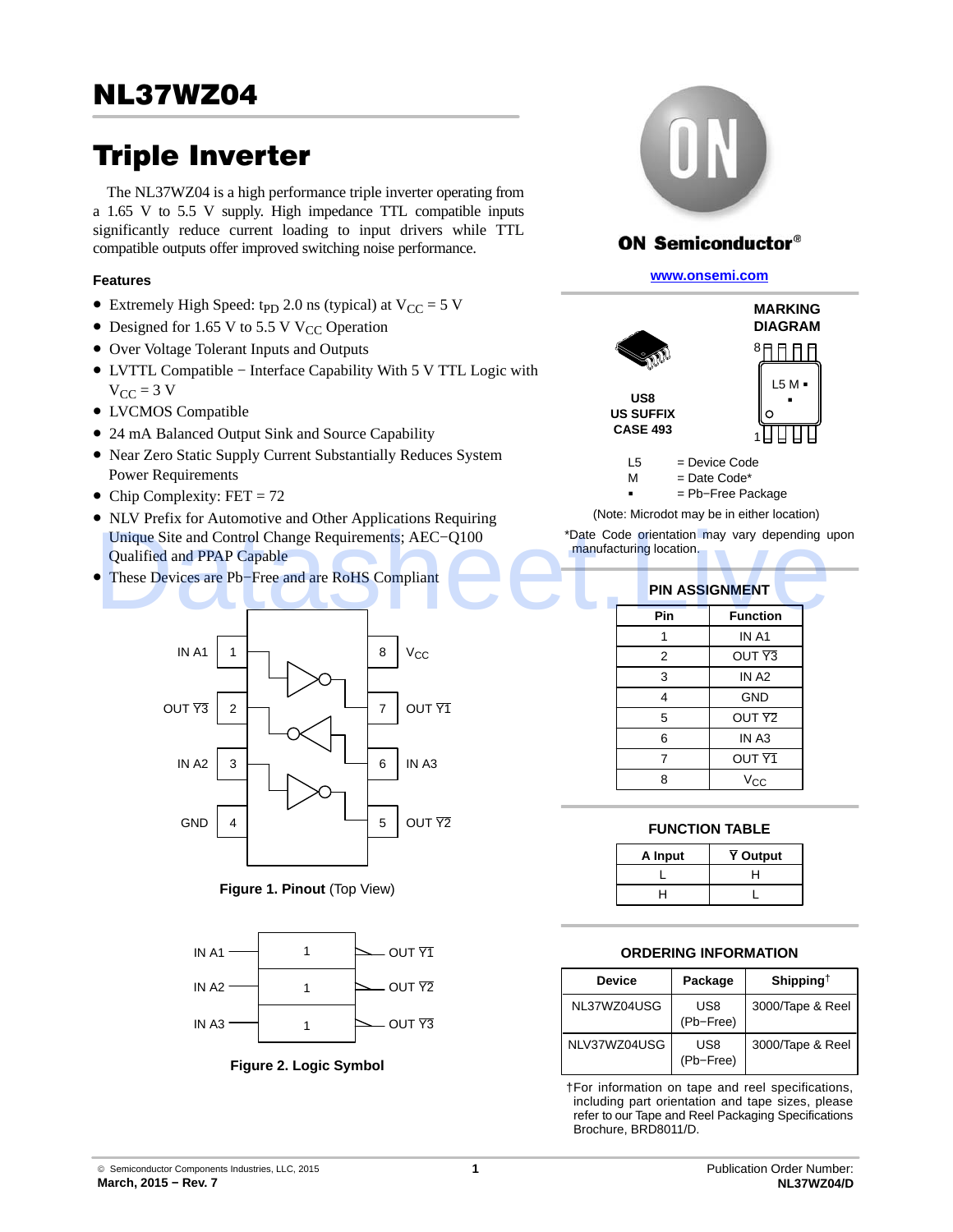#### **MAXIMUM RATINGS**

| Symbol             | <b>Parameter</b>                                                                                                     | Value                  | <b>Units</b> |
|--------------------|----------------------------------------------------------------------------------------------------------------------|------------------------|--------------|
| $V_{CC}$           | DC Supply Voltage                                                                                                    | $-0.5$ to $+7.0$       | $\vee$       |
| $V_{I}$            | DC Input Voltage                                                                                                     | $-0.5$ to $+7.0$       | $\vee$       |
| $V_{\rm O}$        | DC Output Voltage                                                                                                    | $-0.5$ to $+7.0$       | $\vee$       |
| $I_{IK}$           | DC Input Diode Current<br>$V_1 < GND$                                                                                | $-50$                  | mA           |
| lok                | DC Output Diode Current<br>$V_{\Omega}$ < GND                                                                        | $-50$                  | mA           |
| $I_{\rm O}$        | DC Output Sink Current                                                                                               | ±50                    | mA           |
| $_{\rm{lcc}}$      | DC Supply Current per Supply Pin                                                                                     | ±100                   | mA           |
| <b>IGND</b>        | DC Ground Current per Ground Pin                                                                                     | ±100                   | mA           |
| $T_{\mathsf{STG}}$ | Storage Temperature Range                                                                                            | $-65$ to $+150$        | $^{\circ}C$  |
| $T_{\rm L}$        | Lead Temperature, 1 mm from Case for 10 Seconds                                                                      | 260                    | $^{\circ}C$  |
| $T_{\rm J}$        | Junction Temperature under Bias                                                                                      | $+150$                 | $^{\circ}C$  |
| $\theta_{JA}$      | Thermal Resistance (Note 1)                                                                                          | 250                    | °C/W         |
| $P_D$              | Power Dissipation in Still Air at 85°C                                                                               | 250                    | mW           |
| <b>MSL</b>         | <b>Moisture Sensitivity</b>                                                                                          | Level 1                |              |
| $F_R$              | <b>Flammability Rating</b><br>Oxygen Index: 28 to 34                                                                 | UL 94 V-0 @ 0.125 in   |              |
| V <sub>ESD</sub>   | <b>ESD Withstand Voltage</b><br>Human Body Model (Note 2)<br>Machine Model (Note 3)<br>Charged Device Model (Note 4) | > 2000<br>> 200<br>N/A | $\vee$       |

Stresses exceeding those listed in the Maximum Ratings table may damage the device. If any of these limits are exceeded, device functionality should not be assumed, damage may occur and reliability may be affected.

1. Measured with minimum pad spacing on an FR4 board, using 10 mm−by−1 inch, 2−ounce copper trace with no air flow.

2. Tested to EIA/JESD22−A114−A.

3. Tested to EIA/JESD22−A115−A.

4. Tested to JESD22−C101−A.

#### **RECOMMENDED OPERATING CONDITIONS**

| Symbol              | <b>Parameter</b>                                                                                                                                          | <b>Min</b>  | Max           | <b>Units</b> |
|---------------------|-----------------------------------------------------------------------------------------------------------------------------------------------------------|-------------|---------------|--------------|
| $V_{\rm CC}$        | Supply Voltage<br>Operating<br>Data Retention Only                                                                                                        | 1.65<br>1.5 | 5.5<br>5.5    | $\vee$       |
| $V_{\parallel}$     | Input Voltage (Note 5)                                                                                                                                    | $\Omega$    | 5.5           | $\vee$       |
| Vo                  | Output Voltage (HIGH or LOW State)                                                                                                                        | $\Omega$    | 5.5           | $\vee$       |
| $T_A$               | <b>Operating Free-Air Temperature</b>                                                                                                                     | $-40$       | $+85$         | $^{\circ}C$  |
| $\Delta t/\Delta V$ | Input Transition Rise or Fall Rate<br>$V_{\rm CC}$ = 2.5 V $\pm$ 0.2 V<br>$V_{CC}$ = 3.0 V $\pm$ 0.3 V<br>$V_{\rm CC} = 5.0 \text{ V } \pm 0.5 \text{ V}$ | $\Omega$    | 20<br>10<br>5 | ns/V         |

5. Unused inputs may not be left open. All inputs must be tied to a high− or low−logic input voltage level.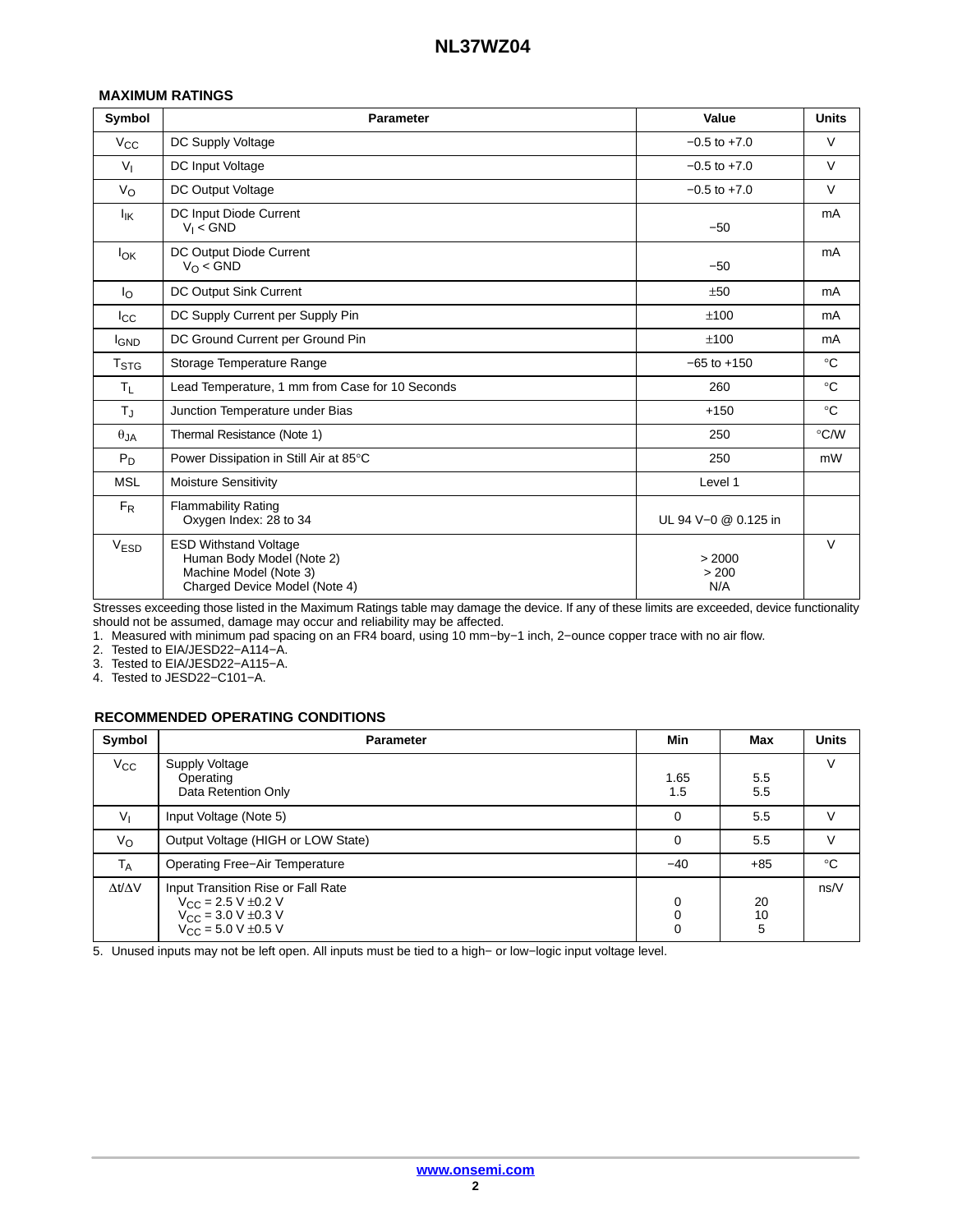### **DC ELECTRICAL CHARACTERISTICS**

|                  |                              |                                          | $V_{CC}$    |                 | $T_A = 25^{\circ}C$ |                 | $-40^{\circ}$ C ≤ T <sub>A</sub> ≤ 85°C |                     |              |
|------------------|------------------------------|------------------------------------------|-------------|-----------------|---------------------|-----------------|-----------------------------------------|---------------------|--------------|
| Symbol           | Parameter                    | <b>Condition</b>                         | (V)         | Min             | <b>Typ</b>          | Max             | Min                                     | Max                 | <b>Units</b> |
| V <sub>IH</sub>  | High-Level Input             |                                          | 1.65        | $0.75$ $V_{CC}$ |                     |                 | $0.75$ $V_{CC}$                         |                     | V            |
|                  | Voltage                      |                                          | 2.3 to 5.5  | $0.7 V_{CC}$    |                     |                 | $0.7 V_{CC}$                            |                     |              |
| $V_{IL}$         | Low-Level Input Volt-        |                                          | 1.65        |                 |                     | $0.25$ $V_{CC}$ |                                         | $0.25$ $V_{CC}$     | V            |
|                  | age                          |                                          | 2.3 to 5.5  |                 |                     | $0.3 V_{CC}$    |                                         | 0.3 V <sub>CC</sub> |              |
| V <sub>OH</sub>  | High-Level Output<br>Voltage | $I_{OH} = -100 \mu A$                    | 1.65 to 5.5 | $V_{CC}$ -0.1   | $V_{\rm CC}$        |                 | $V_{CC}$ -0.1                           |                     | $\vee$       |
|                  | $V_{IN} = V_{IL}$            | $I_{OH} = -3$ mA                         | 1.65        | 1.29            | 1.52                |                 | 1.29                                    |                     |              |
|                  |                              | $I_{OH} = -8$ mA                         | 2.3         | 1.9             | 2.1                 |                 | 1.9                                     |                     |              |
|                  |                              | $I_{OH} = -12$ mA                        | 2.7         | 2.2             | 2.4                 |                 | 2.2                                     |                     |              |
|                  |                              | $I_{OH} = -16$ mA                        | 3.0         | 2.4             | 2.7                 |                 | 2.4                                     |                     |              |
|                  |                              | $I_{OH} = -24$ mA                        | 3.0         | 2.3             | 2.5                 |                 | 2.3                                     |                     |              |
|                  |                              | $I_{OH} = -32$ mA                        | 4.5         | 3.8             | 4.0                 |                 | 3.8                                     |                     |              |
| $V_{OL}$         | Low-Level Output<br>Voltage  | $I_{OL} = 100 \mu A$                     | 1.65 to 5.5 |                 |                     | 0.1             |                                         | 0.1                 | V            |
|                  | $V_{IN} = V_{IH}$            | $I_{OL} = 3 mA$                          | 1.65        |                 | 0.08                | 0.24            |                                         | 0.24                |              |
|                  |                              | $I_{\Omega I} = 8 \text{ mA}$            | 2.3         |                 | 0.20                | 0.3             |                                         | 0.3                 |              |
|                  |                              | $I_{OL}$ = 12 mA                         | 2.7         |                 | 0.22                | 0.4             |                                         | 0.4                 |              |
|                  |                              | $I_{OL}$ = 16 mA                         | 3.0         |                 | 0.28                | 0.4             |                                         | 0.4                 |              |
|                  |                              | $I_{OL}$ = 24 mA                         | 3.0         |                 | 0.38                | 0.55            |                                         | 0.55                |              |
|                  |                              | $I_{\Omega I}$ = 32 mA                   | 4.5         |                 | 0.42                | 0.55            |                                         | 0.55                |              |
| $I_{IN}$         | Input Leakage Cur-<br>rent   | $V_{\text{IN}}$ = 5.5 V or GND           | 0 to 5.5    |                 |                     | ±0.1            |                                         | ±1.0                | μA           |
| $I_{\text{OFF}}$ | Power Off<br>Leakage Current | $V_{IN}$ = 5.5 V or<br>$V_{OUT} = 5.5 V$ | $\mathbf 0$ |                 |                     | $\mathbf{1}$    |                                         | 10                  | μA           |
| $_{\rm lcc}$     | Quiescent Supply<br>Current  | $V_{IN}$ = 5.5 V or GND                  | 5.5         |                 |                     | $\mathbf{1}$    |                                         | 10                  | μA           |

## **AC ELECTRICAL CHARACTERISTICS**  $t_R = t_F = 2.5$  ns;  $C_L = 50$  pF;  $R_L = 500 \Omega$

|                                      |                                              |                                                                                 | <b>V<sub>cc</sub></b> |            | $T_A = 25^{\circ}C$ |            |            | $-40^{\circ}$ C ≤ T <sub>A</sub> ≤ 85 $^{\circ}$ C |              |
|--------------------------------------|----------------------------------------------|---------------------------------------------------------------------------------|-----------------------|------------|---------------------|------------|------------|----------------------------------------------------|--------------|
| Symbol                               | <b>Parameter</b>                             | <b>Condition</b>                                                                | (V)                   | Min        | <b>Typ</b>          | Max        | Min        | Max                                                | <b>Units</b> |
| t <sub>PLH</sub><br>t <sub>PHL</sub> | <b>Propagation Delay</b><br>(Figure 3 and 4) | $R_1 = 1 M\Omega$ , $C_1 = 15 pF$                                               | $1.8 \pm 0.15$        | 1.8        | 4.4                 | 9.5        | 2.0        | 10                                                 | ns           |
|                                      |                                              | $R_L = 1 M\Omega$ , C <sub>L</sub> = 15 pF                                      | $2.5 \pm 0.2$         | 1.2        | 5.0                 | 5.7        | 1.2        | 6.1                                                |              |
|                                      |                                              | $R_L = 1 M\Omega$ , $C_L = 15 pF$<br>$R_1 = 500 \Omega, C_1 = 50 \text{ pF}$    | $3.3 \pm 0.3$         | 0.8<br>1.2 | 2.2<br>3.9          | 3.4<br>4.5 | 0.8<br>1.2 | 3.8<br>5.0                                         |              |
|                                      |                                              | $R_L = 1 M\Omega$ , $C_L = 15 pF$<br>$R_L = 500 \Omega$ , $C_L = 50 \text{ pF}$ | $5.0 \pm 0.5$         | 0.5<br>0.8 | 1.8<br>2.3          | 2.8<br>3.6 | 0.5<br>0.8 | 3.1<br>4.0                                         |              |

# **CAPACITIVE CHARACTERISTICS**

| Symbol            | Parameter                              | Condition                                                                                                              | <b>Typical</b> | <b>Units</b> |
|-------------------|----------------------------------------|------------------------------------------------------------------------------------------------------------------------|----------------|--------------|
| $\sim$<br>∪υ      | Input Capacitance                      | $V_{CC}$ = 5.5 V, V <sub>I</sub> = 0 V or V <sub>CC</sub>                                                              | 2.5            | pF           |
| $\mathtt{C_{PD}}$ | Power Dissipation Capacitance (Note 6) | 10 MHz, $V_{CC}$ = 3.3 V, V <sub>I</sub> = 0 V or V <sub>CC</sub><br>10 MHz, $V_{CC} = 5.5$ V, $V_1 = 0$ V or $V_{CC}$ |                | pF           |

6. C<sub>PD</sub> is defined as the value of the internal equivalent capacitance which is calculated from the operating current consumption without load.<br>Average operating current can be obtained by the equation: I<sub>CC(OPR)</sub> = C<sub>P</sub>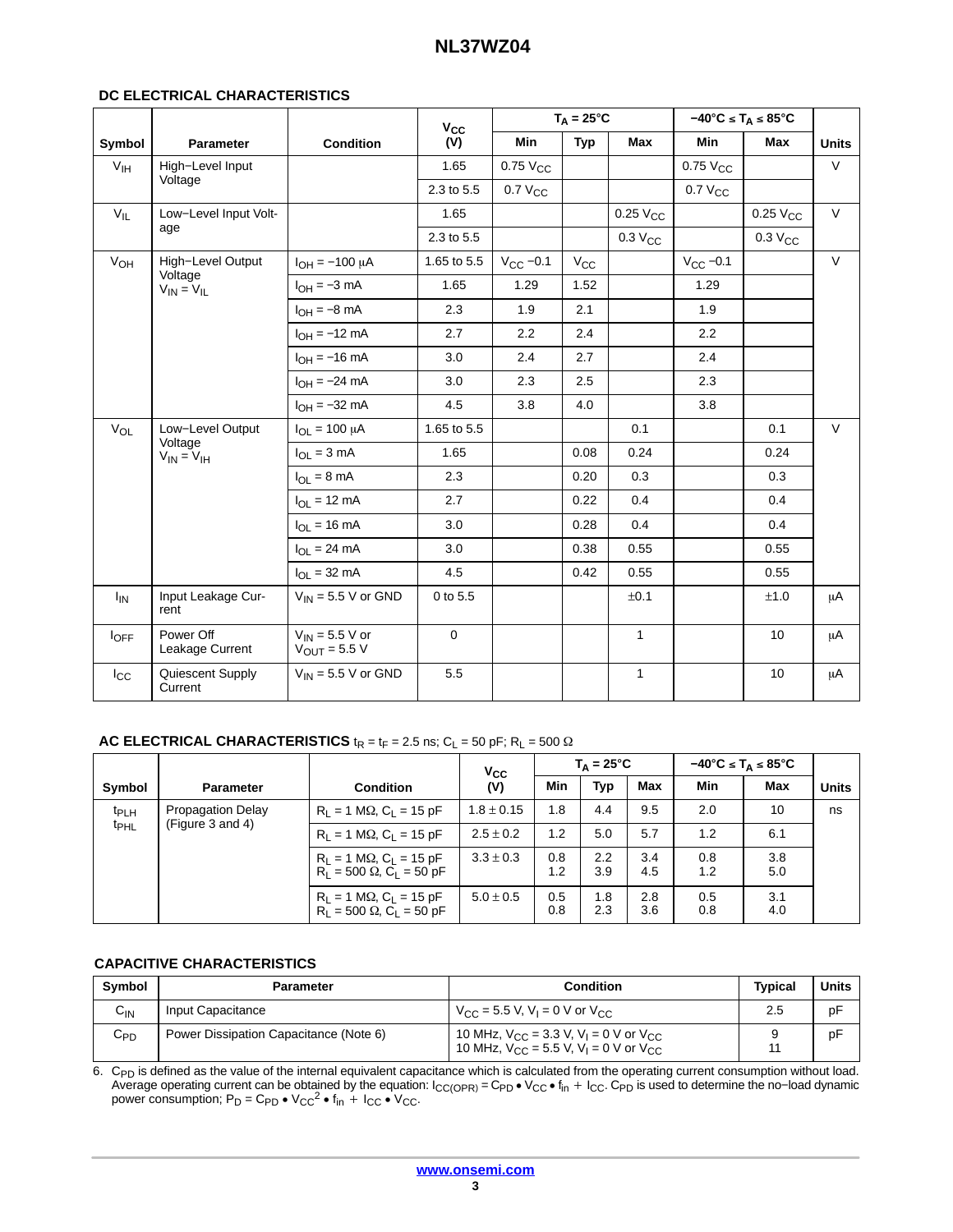<span id="page-3-0"></span>





A 1−MHz square input wave is recommended for propagation delay tests.